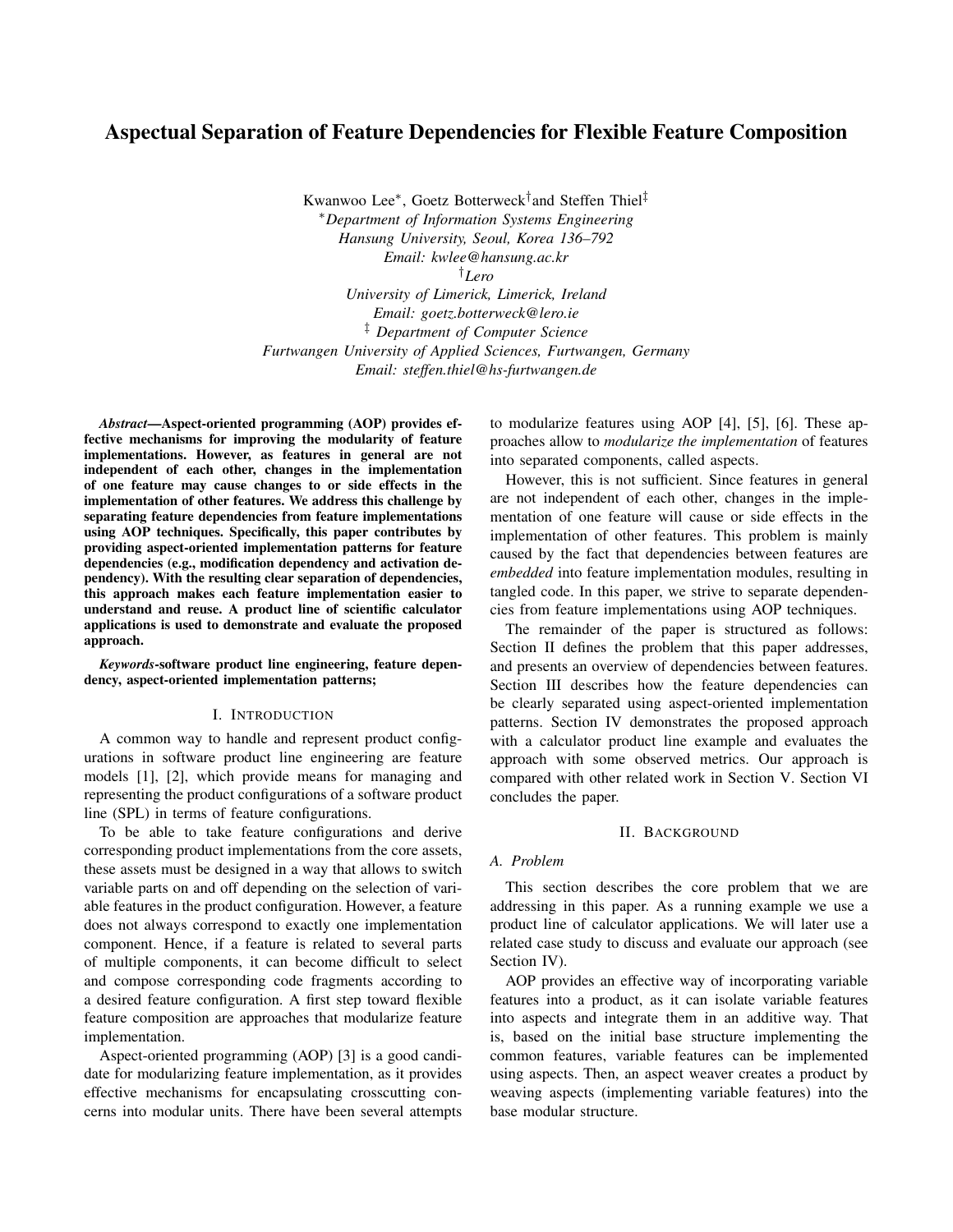For instance, a product line of calculators may have features such as History (to maintain a list of previously evaluated expressions), Mode (to switch between different modes for display and angles), and Number Systems (to switch between numeral bases such as decimal and binary).

The feature History can be implemented using AspectJ as shown in Figure 1. To simplify, we only show an excerpt and focus on the code that implements the upward navigation through the history list.

```
1. public aspect HistoryModule {
2. HistoryModule() {
3. uBtn = new UpButton();4. }
5. after(CalculatorPanel p):
6. SomeExtensionPoint(p) {
7. p.add(uBtn);<br>8. }
8. }
9. class UpButton extends CalculatorButton {
10. public void actionPerformed(..) {
11. upHistory();
12. \cdots<br>13. }
13. }
14. }
15. public void upHistory() {<br>16. // set the previous exp:
        // set the previous expression list to parser
17. parser.setList(history.elementAt(<br>18. historyPosit
18. historyPosition).exp_list);<br>19. /** ------ modification by NumberSystems ----
19. /** ------- modification by NumberSystems ---<br>20. * parser.setNumSys(history.elementAt(
20. * parser.setNumSys(history.elementAt(<br>21. * historyPosition).
                                 historyPosition).numSys);
22. *23.
24. }
25. private java.util.Vector<HistoryItem> history;
26. int historyPosition;
27. UpButton uBtn;
28.}
```
Figure 1. The Aspectual Implementation of the Feature History.

To add the feature History, the calculators must be extended with a GUI button for upward navigation. The aspect HistoryMoudle creates an UpButton instance (line 3) and adds it to the calculator GUI Panel (line 7), after the join point specified at the pointcut SomeExtensionPoint(p) (lines 5–8). The UpButton instance calls the method upHistory() (line 11), which implements the functionality for navigating through previous expressions in the history list and passing a selected expression to the calculator parser (lines 17–18), when the corresponding GUI button is pressed.

We can implement other features, e.g., Number Systems, in a similar fashion. However, we have to consider the interactions between features. For instance, since Number Systems can change the numeral base of an expression during its operation, the behavior of HistoryModule must be extended to maintain the numeral base for each expression in the list (lines 20-21). Thus, the inclusion or exclusion of Number Systems affects the aspectual implementation of History.

In addition, Mode, which allows to change the mode of the calculator, prevents History from being activated, as both features use the same shared resource (i.e., display panel). In other words, History can or cannot be active depending on the activation state of Mode.

Such dependencies are affecting the implementations of particular features, *varying* with the presence of the involved features. For instance, the dependency from History to Mode is relevant only when both features are configured for the same product. Consequently, if we embed the dependency into one of the feature implementations, a variation (i.e., a different choice for the product configuration) can cause undesired changes in the feature implementations. This corresponds to the observation in Liu et al. [6], "the implementation of a feature can vary from one program to another."

This invasive change problem mainly comes from lack of understanding of feature dependencies [7]. Without clear identification and separation of feature dependencies, code implementing feature dependencies may be scattered across multiple aspectual or modular components. Consequently, there is a need to better understand and handle feature dependencies. We will start in the next section by defining different types of dependencies.

## *B. Feature Dependencies*

The *feature model* [1], [2] describes the capabilities of a product line including configuration options for products in terms of features. Configuration dependencies (e.g., *Configuration Inclusion* and *Configuration Exclusion*) between features constrain the configuration choices of the feature model. In addition to configuration dependencies (at designtime), there are operational dependencies (at run-time) that describe interactions between functional features. Within run-time dependencies, this paper focuses on *Modification* and *Activation* dependencies [7] that have crosscutting effects. We are interested in these dependencies since their variation may affect feature implementations.

Note that the *Usage* dependency [7], [8], which corresponds to *Inform* and *Data Flow* dependencies in [9], is the most common form of feature dependency. However, we are not interested in this dependency because *Usage* dependencies do *not* vary independent from their associated features. Instead, features involved in a *Usage* dependency must be always configured together [9].

A *Modification* dependency between two functional features means that the behavior of one feature is extended or modified in presence of the other feature. For instance, as explained earlier, the feature History has a modification dependency with Number Systems. This corresponds to similar the dependency types *Influences* [9] and *Intentional Interaction* [8].

*Activation* dependencies affect the activation of functional features. They can be classified into four categories: *Ex-*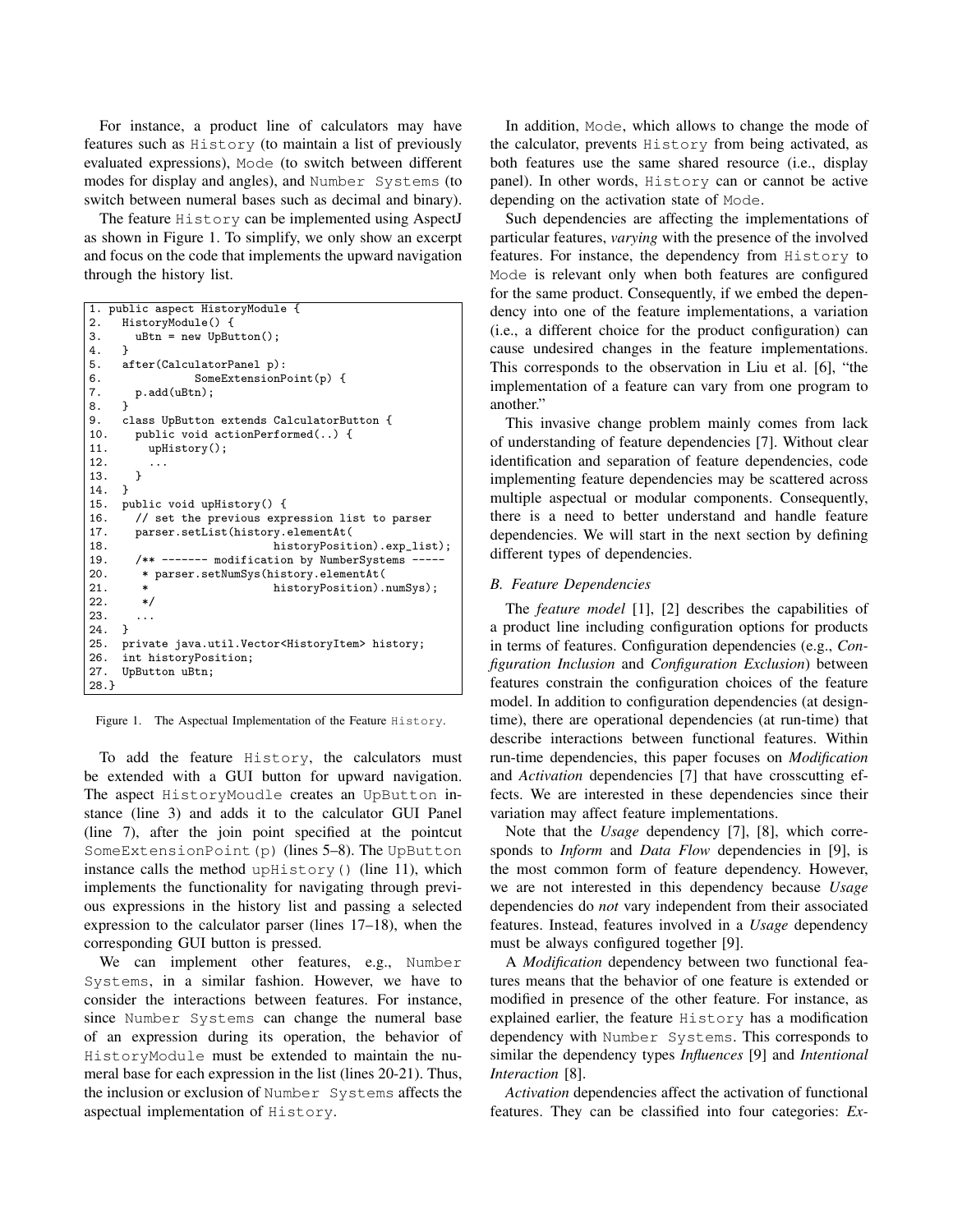*cluded Activation*, *Required Activation*, *Concurrent Activation*, and *Sequential Activation*.

An *Excluded Activation* dependency (known as *Excluded Dependency* in [8]) between two functional features describes the fact that one feature excludes the execution of the other. For example, Mode prevents the execution of History, as illustrated before. Off, which turns off the power of the calculator, can preempt the execution of History, as Off has the highest priority among all features in the calculator product line. Features in the *Excluded Activation* dependency usually access shared resources, which have to be used exclusively for their correct operation. Therefore, *Resource-Usage Interaction* in [8] and *Resource-Configure Interaction* in [9] are closely related to the *Excluded Activation* dependency.

A *Required Activation* (*Subordinate Activation* in [7]) dependency describes that one feature can be active only while the other is active. For example, Boolean Operators requires the activation of Binary Number System for its correct operation.

*Concurrent Activation* and *Sequential Activation* dependencies mean that one feature must be active with the other feature, concurrently or sequentially, respectively. For example, STO, which stores the result of a calculation in memory, has to be active immediately after Evaluation, which performs the calculation of a given expression.

These dependencies between functional features must be analyzed before implementing features to prepare the implementation for variations. To this end, we will now discuss how each type of the dependencies can be clearly separated from feature implementations using aspects.

#### III. DEPENDENCY ASPECTS

As discussed earlier, we suggest that dependencies should be handled as separate entities. To avoid improvised ad-hoc solutions, repeatable well-known patterns for the implementation of dependencies would be helpful. To this end we now describe aspect-oriented implementation patterns for feature dependencies.

## *A. Modification Dependency Aspects*

A modification dependency from a feature F1 to a feature F2 implies the functional behavior related to F1 can be divided into two parts: the functional core and the interaction. The functional core indicates the main functionality of F1, while the interaction represents the behavior extended by F2. The interaction behavior represents the modification dependency from F1 to F2. Since the interaction behavior may or may not be present depending on the presence of F2, separating it from the implementation of the functional core allows the implementation of the functional core to be reused 'as-is' in various product contexts.

We can implement the interaction part (i.e., modification dependency) of F1 using an AspectJ aspect (See Figure 2.). The pointcut modification-point specifies the join points at which the interaction behavior created by F1 and F2 is applied. In the advice body, the interaction behavior is defined. The pointcut specification or advice body may use the functionality or data defined in the modules (CoreFuntionF1 and CoreFunctionF2) implementing the core functionality of the features. Note that the stereotype module represents the modularized unit of feature implementation. Thus, the modules CoreFuntionF1 and CoreFunctionF2 can be realized as either Java classes or AspectJ aspects.



Figure 2. Modification Dependency Aspect.

Since the modification dependency can be defined as a separate aspect, the aspect can be included whenever both involved features are selected.

## *B. Activation Dependency Aspects*

The activation dependencies described in Section II-B can be implemented as separate *generic* aspects, which declare *generic* types with type *parameters*. Each generic aspect provides the abstract interfaces that must be concretized in its concrete sub-aspects and defines the template behaviors, which the concrete sub-aspects inherit.

The importance of using generic aspects is twofold. First, they are reusable artifacts among the aspects implementing the activation dependencies, as they abstract out common interaction patterns between features in the activation dependencies. Second, this way the overall code size of all dependency implementations can be reduced, as each dependency can simply be implemented by extending the abstract interfaces of a generic aspect and inheriting the template behaviors of the abstract aspect.

Features in an Excluded Activation Dependency must not be active at the same time. Figure 3 shows how this requirement can be implemented in a generic way: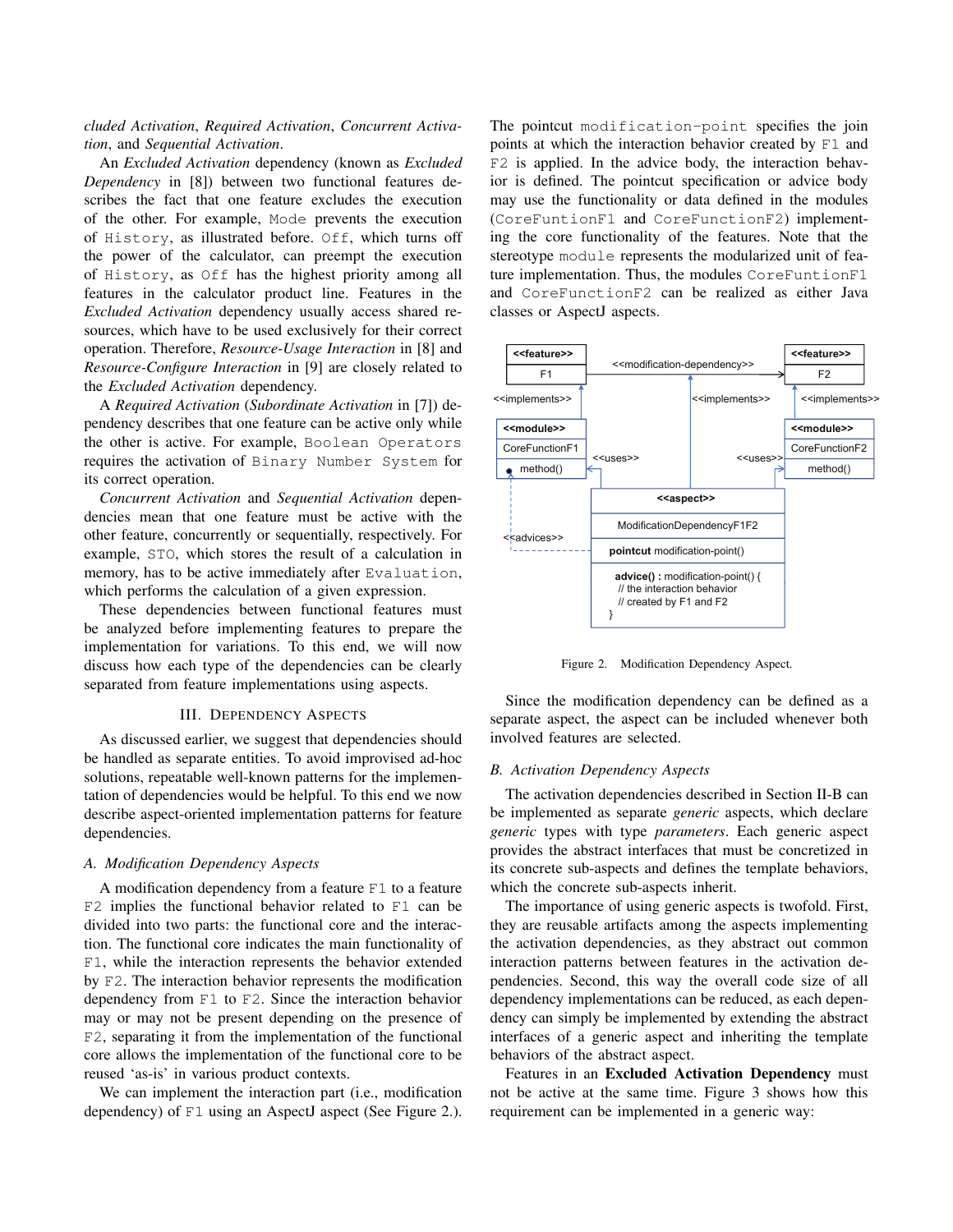```
1. public abstract aspect ExcludedAct<M1,M2> {
2. M1Interface source;
3. M2Interface target;
4.
5. interface M1Interface {
6. public void terminate();
7.8.
8. interface M2Interface {<br>9. public boolean isActi
      public boolean isActive();
\frac{10}{11}.
11. declare parents: M1 implements M1Interface;<br>12. declare parents: M2 implements M2Interface;
      declare parents: M2 implements M2Interface;
13.<br>14.
      abstract pointcut M1allExeJP();
15. void around() : M1allExeJP() {<br>16. if ((target!=null) && target
16. if ((target!=null) && target.isActive())<br>17. source.terminate();
17. source.terminate();<br>18. else
         else
19. proceed();
20. }
21.}
```
Figure 3. Excluded Dependency Aspect.

Excluded $Act < M1$ ,  $M2 >$  is a generic aspect which can be parameterized with the module types M1, M2. The declare mechanism is used to extend the actual type of M1 with M1Interface. Then, the actual type of M1 can have the method terminate(), which handles the abnormal termination of its instance. Similarly, the actual type of M2 is extended with the method isActive(), which returns a boolean value representing whether or not the instance of that type is active. Note that these methods must be defined in a sub-aspect extending ExcludedAct<M1, M2>. These methods are used to manage the excluded activation dependency between the instances of M1 and M2. The abstract pointcut M1allExeJP represents all execution join points related to an instance of M1. Therefore, the around advice (lines 15–20) means that each execution join point matched by the pointcut can proceed only when the instance target is not active, and otherwise the instance source must be terminated.

A Required Activation Dependency is similar to the excluded activation dependency in the sense that depending on the activation state of the M2 type instance, the activation of the M1 type instance is affected. However, here the consequence is the opposite as for the excluded activation dependency. As you can see in Figure 4, only the advice body (lines 16–19) is different from that of ExcludedAct<M1,M2>. That is, each execution join point matched by the pointcut can proceed only when the instance target is active, and otherwise the instance source must be terminated.

Features in a Sequential Activation Dependency must be active sequentially. SequentialAct<M1>, shown in Figure 5, implements the sequential activation dependency. The aspect extends the actual type of M1 with M1Interface (line 7) which includes the abstract method activate()

```
1. public abstract aspect RequiredAct<M1,M2> {
2-14. // the same as the ExcludedAct<M1,M2>
15. void around() : M1allExeJP() {<br>16. if ((target!=null) && target
          if ((target!=null) && target.isActive())
17. proceed();<br>18. else
          else
19. source.terminate();
20. }
21. }
```
Figure 4. Required Dependency Aspect.

(line 5). The method is called immediately after a M2 type instance completes its execution (lines 10–12). Note that the abstract pointcut M2lastExeJP represents the last join point matched while a M2 type instance is executing.

```
1. public abstract aspect SequentialAct<M1> {<br>
2. M1Interface source:
        M1Interface source:
3.4.4. interface M1Interface {<br>5. public void activate(
          public void activate();
rac{6}{7}.
        declare parents: M1 implements M1Interface;
8.
9. abstract pointcut M2lastExeJP();<br>10. after() returning: M2lastExeJP()
        10. after() returning: M2lastExeJP(){
11. source.activate();
12. }
13. }
```
Figure 5. Sequential Dependency Aspect.

Features in a Concurrent Activation Dependency must be active together concurrently. ConcurrentAct<M1> in Figure 5 shows how to ensure that the M1 type instance (source) starts concurrently with a M2 type instance. To be able to execute instances of M1 and M2 concurrently, the aspect extends the actual type of M1 with the interface Runnable and executes the instance (i.e., source) of that type in a separate thread before starting the execution of the M2 type instance.

```
1. public abstract aspect ConcurrentAct<M1> {<br>2. Runnable source:
      Runnable source;
3.4.declare parents: M1 implements Runnable;
\frac{5}{6}.
      abstract pointcut M2startExeJP();
7. before(): M2startExeJP(){
8. new Thread(source).start();
9. }
10. }
```
Figure 6. Concurrent Dependency Aspect.

It should be noted, that the generic aspects described above are not the only way of implementing such dependencies, especially if we have to take into account different contexts. The main point in this section was to demonstrate, how we can clearly separate feature dependencies from feature implementations with aspect-oriented patterns.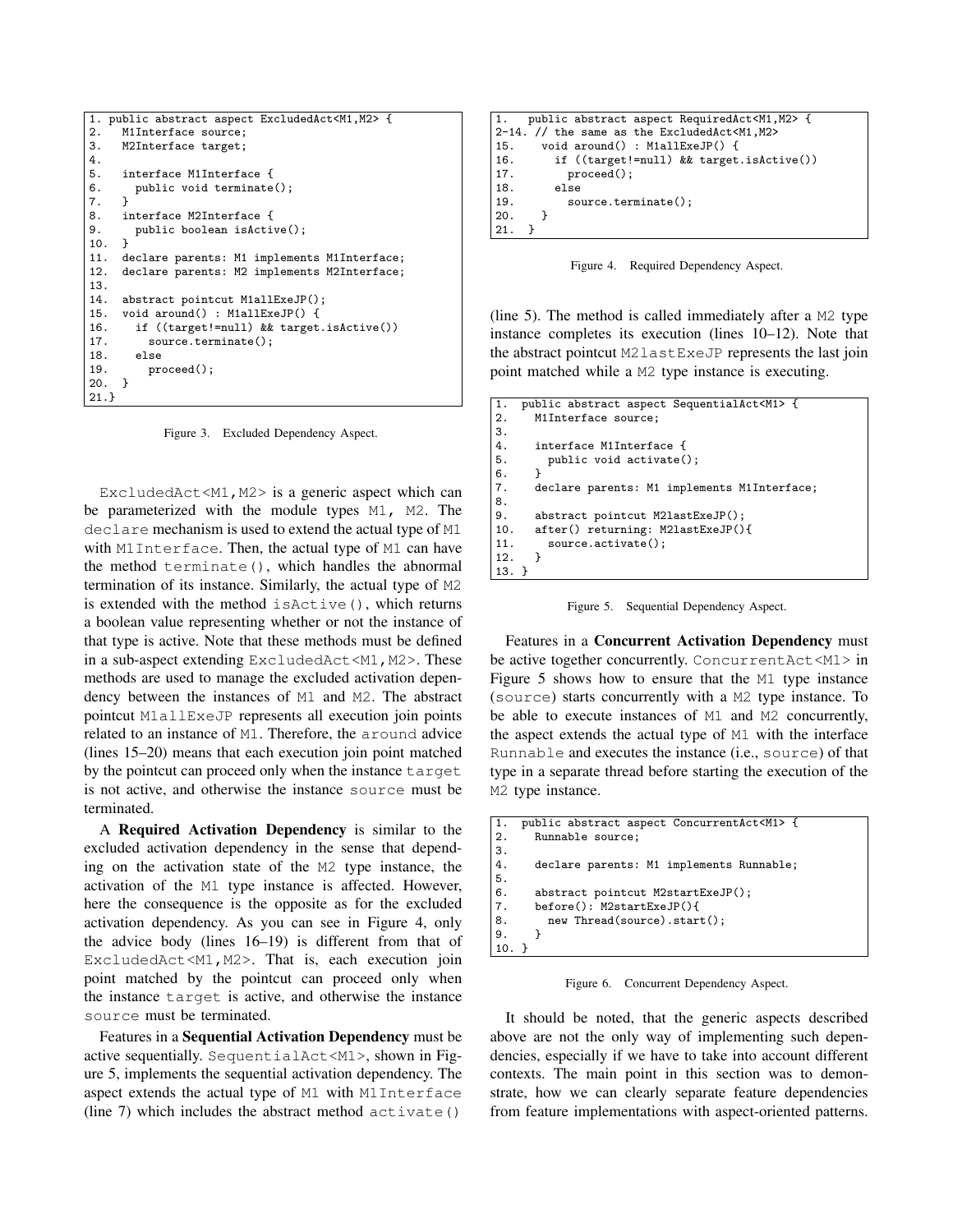



Figure 8. Examples for Feature Dependencies (excerpts).

These patterns can help implementing feature dependencies with less efforts and less code redundancy. Moreover, the modularization of dependencies supports our goal of making feature implementations independent of each other.

## IV. CASE STUDY

To illustrate the application of the concepts introduced earlier we will now use a product line of calculator applications, which we created by refactoring the open source *Java Scientific Calculator* [10]. We chose calculator applications since most of the readers will be familiar with the functionality and to compare our concepts with other approaches (e.g., FOP [11]), which use similar examples. The activities performed during our approach can be roughly structured into Feature Analysis, Feature Implementation Mapping and Aspectual Implementation.

#### *A. Feature Analysis*

*Feature analysis*, which is the starting point for our approach, includes activities for identifying and modeling the commonalities and variabilities of a product line in terms of features and for analyzing dependencies between features.

Figure 7 shows the feature model of our calculator product line. It contains mandatory features representing commonalities, e.g., Basic Operations, Display, Number Buttons, and optional features indicating variabilities, e.g., Mode, History, Number Systems, etc.

During feature configuration, the software engineer decides which features will be included in the particular product. This process is constrained by the configuration dependencies as captured in the feature model (see Section II-B). For instance, the feature Boolean Operations requires the (design-time) inclusion of Number Systems, which allows to change the current numeral base of the calculator from Decimal to Binary.

Operational dependencies (at run-time) further constrain the execution of features. For instance, Figure 8(b) shows operational dependencies that are associated with the feature History. As described in Section II, the activation of Mode prevents History from being activated, and Off preempts the execution of History. In addition, Number Systems requires a modification in the behavior of History. Similarly, Notation and Angle also require an behavioral extension of History.

All these dependencies are explicitly modeled in the feature model, which is the first step towards clear separation of dependencies from feature implementations.

## *B. Feature Implementation Mapping*

In this section, we describe how features and feature dependencies can be mapped into implementation components, such that they can be effectively configured based on the feature configurations of a SPL. We used the following techniques to organize the mappings:

*Mapping non-crosscutting common features to a set of*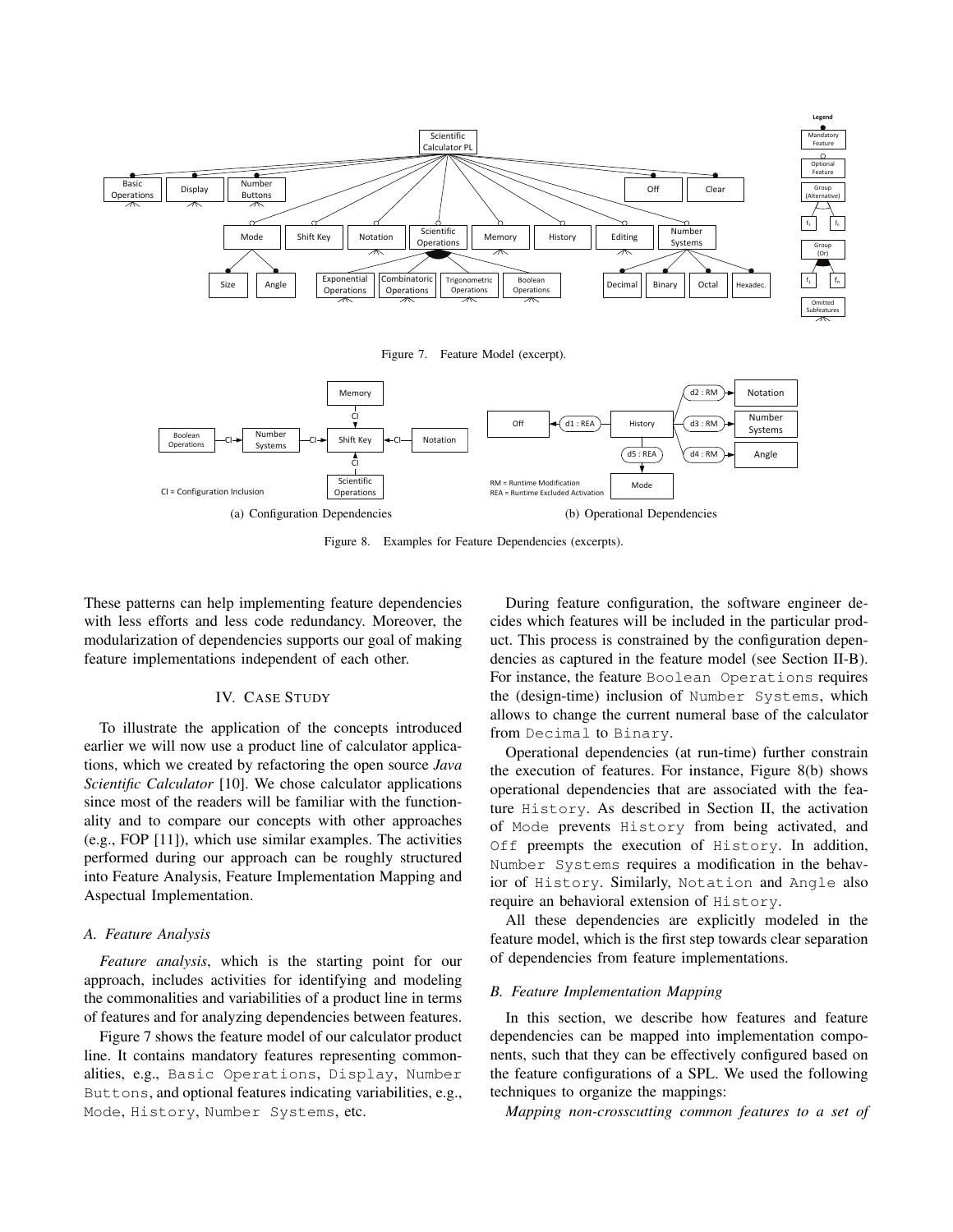

Figure 9. Feature-Implementation Mappings.

*classes which constitute a base modular structure.* As shown in Figure 7, the common features of the calculator product line (PL) include Basic Operations, Display, Num Buttons, Off, and Clear. Since these can be modularized into components, we can implement them as a set of Java classes forming the base structure of the PL. The lower part of Figure 9 shows some of the classes in the core package, which implement all common features.

*Mapping each variable feature and its dependencies with common features to an aspectual component or a package.* Dependencies related to a variable feature may also vary themselves, depending on the presence of the variable feature. One effective way of localizing the effect of a feature variation is to encapsulate all dependencies related to a feature into the components for the corresponding feature. For example, in Figure 7, the feature History is an optional feature. If it is deselected and removed from the implementation, d1, the dependency from History to Off (see Figure 8(b)) must be removed from the product as well. Therefore we encapsulate the components for History and HistoryOffDep implementing the dependency d1 into the same package history (see Figure 9).

*Mapping each variable dependency to a separate aspectual component.* In case a variable feature has dependency relationships with other variable features, we need to identify variations of these dependencies and implement them as separate aspects. For example, since both History and Number Systems are optional features, the operational dependency between them is present if (and only if) both of them are present. Therefore, we separate the dependency from the components implementing the features and realize it as the aspectual component HistoryNumSysDep. This approach decouples the implementation of the feature History from implementations of other features (see Figure 9).

## *C. Aspectual Implementation*

In this section, we link the concepts from two earlier sections by describing how dependencies (described in the previous section) can be implemented using the aspectoriented implementation patterns (presented in Section III).

Figure 10 shows the aspectual implementation of the modification dependency between History and Number Systems. As shown in Figure 9, HistoryNumSysDep crosscuts the aspect HistoryModule and the class HistoryItem. The dynamic crosscutting mechanisms (i.e., *Pointcut* and *Advice*) of AspectJ are used to extend the aspect HistoryModule. Lines 5–7 of HistoryNumSysDep show how to specify the modification point (the call to the method setList  $(\cdot, \cdot)$  within the method upHistory()) of the aspect HistoryModule using the pointcut mechanism. After the modification point of the aspect HistoryModule, the behavior in lines 10– 13 of HistoryNumSysDep is executed. On the other hand, the class HistoryItem is extended through the static crosscutting mechanism (i.e., *Intertype Declaration*) of AspectJ. Line 16 shows how to extend the class HistoryItem with the field base.

The activation dependencies can be easily implemented using the generic aspects. As shown in Figure 11, the aspect HistoryModeDep extends the parameterized abstract aspect ExcludedDep<HistoryModule, ModeModule>, which defines the interface variables, the abstract interfaces and the template behavior for an excluded activation dependency. The interface variables and the abstract interfaces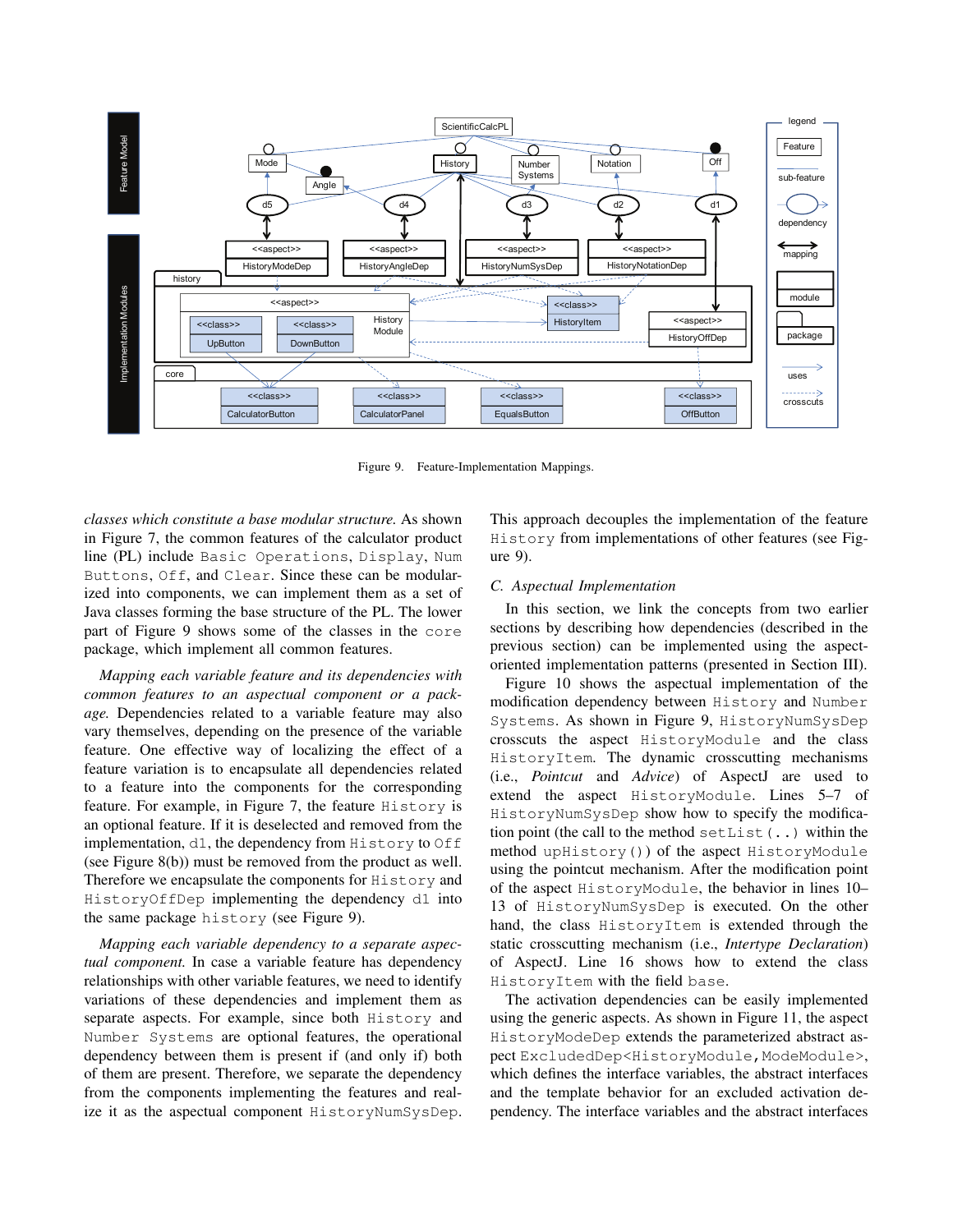```
1. privileged aspect HistoryNumSysDep {
2. history = HistoryModule.aspectOf();
3. numSys = NumSys.aspectOf();
4.
5. pointcut modification-point() :
6. call(* setList(..)) &&
7. withincode(* upHistory());
8.<br>9.
     after() :modification-point() {
10. HistoryItem item<br>11. = history.histo
11. = history.historylist.elementAt(<br>12. history.historyPositio
                    history.historyPosition);
13. numSys.setBase(item.base);
14. }
15. .
16. public Base HistoryItem.base;
17.}
```
Figure 10. Modification Dependency Aspect Example.

must be concretized in the aspect HistoryModeDep. That is, the variables source, target defined in the generic aspect ExcludedDep are initialized with the actual instances of HistoryModule and ModeModule, respectively (lines 3–10). The two methods terminate, isActive are implemented (lines 11–13), and the abstract pointcut M1allExeJP is specified (lines 16–18).

```
1. privileged aspect HistoryModeDep
2. extends ExcludedDep<HistoryModule,ModeModule> {
3. before(HistoryModule h):<br>4. execution(UpButton.new
4. execution(UpButton.new() && this(h) {<br>5. source = h;
             source = \mathbf{h};
rac{6}{7}.
7. before(ModeModule m):<br>8 execution(ModeButto
8. execution(ModeButton.new()) && this(m){<br>9. target = m;
       target = m;
10.11.11. public boolean HistoryModule.terminate() {}<br>12. public boolean ModeModule.isActive() {
       12. public boolean ModeModule.isActive() {
13. return (getMode() != 0);<br>14. }
14. }
15.
16. pointcut M1allExeJP() :
17. execution(void actionPerformed(..)) &&
18. within(HistoryModule);
19. }
```
Figure 11. Excluded Activation Dependency Aspect Example.

#### *D. Evaluation and Discussion*

The *Java Scientific Calculator* [10] originally has 185 classes and 2 interfaces defined in 8K logical executable lines of code (KLOC). We refactored a considerable number of features in the *Java Scientific Calculator* (to allow for configuration), but some code (1.7 KLOC) remained unrefactored.

Although we implemented the product line by refactoring the existing open source, this paper does not focus on the refactoring. Our concern is how variabilities and dependencies analyzed during the feature analysis can be utilized for structuring the product line implementation in a way that facilitates efficient product derivation.

As shown in the feature model (Figure 7), our calculator product line contains twelve major variable features and thirteen common features. The core of the product line, the common features, is implemented by 52 classes in 2.5 KLOC (38% of the code size), while 155 aspects and 98 classes in 4 KLOC (62% of the code size) implement variable features and dependencies. After refactoring, we have 6.5 KLOC in total for the product line, corresponding to 3% increase in code size compared to 6.3 KLOC for the original monolithic application without variability.

Of the implementation for variable features, about 77% (95 classes and 99 aspects) implement features and 23% (3 classes, 56 aspects) dependencies (17 for *modification*, 18 for *excluded activation*, 18 for *required activation*, and 3 for *sequential activation*).

Initially, when starting the research on the presented case study, we concentrated on clearly separating dependencies from feature implementations. During this work we then noticed that redundant code fragments reappeared in different dependency implementations. This inspired the development of the generic aspects presented in Section III. Using these aspects, we could further reduce the code size. In addition, experience during the refactoring seems to indicate that using the described generic aspects can reduce development effort for implementing feature dependencies. We intend to investigate this in more detail.

We also handled dependencies among dependency modules as separate modules. For example, some dependency modules interacted with each other at the same join point. In this case we defined a separate aspect which could prioritize the sequence of interactions. In general dependencies or interactions among dependency modules can also be modularized as separate aspects. This separation can increase the number of implementation modules. This complexity motivated us to develop the tools supporting product derivation.

#### V. RELATED WORK

Aspect-oriented programming (AOP) techniques and languages were originally developed to modularize crosscutting concerns. Recently, there have been several efforts to use them for modularizing feature implementation. These include work by Griss [12], Alves et al. [13], Kästner et al. [5], Godil et al. [4] and Liu et al. [6].

Most of these approaches did not take into account dependencies or interactions between features during feature implementation. Liu et al. [6], however, observed that "the implementation of a feature can vary from one program to another." In our view, the problem with varying feature implementation mainly comes from *embedding* relevant dependency code into the feature implementation. Although Liu et al. identified the modules (the derivative